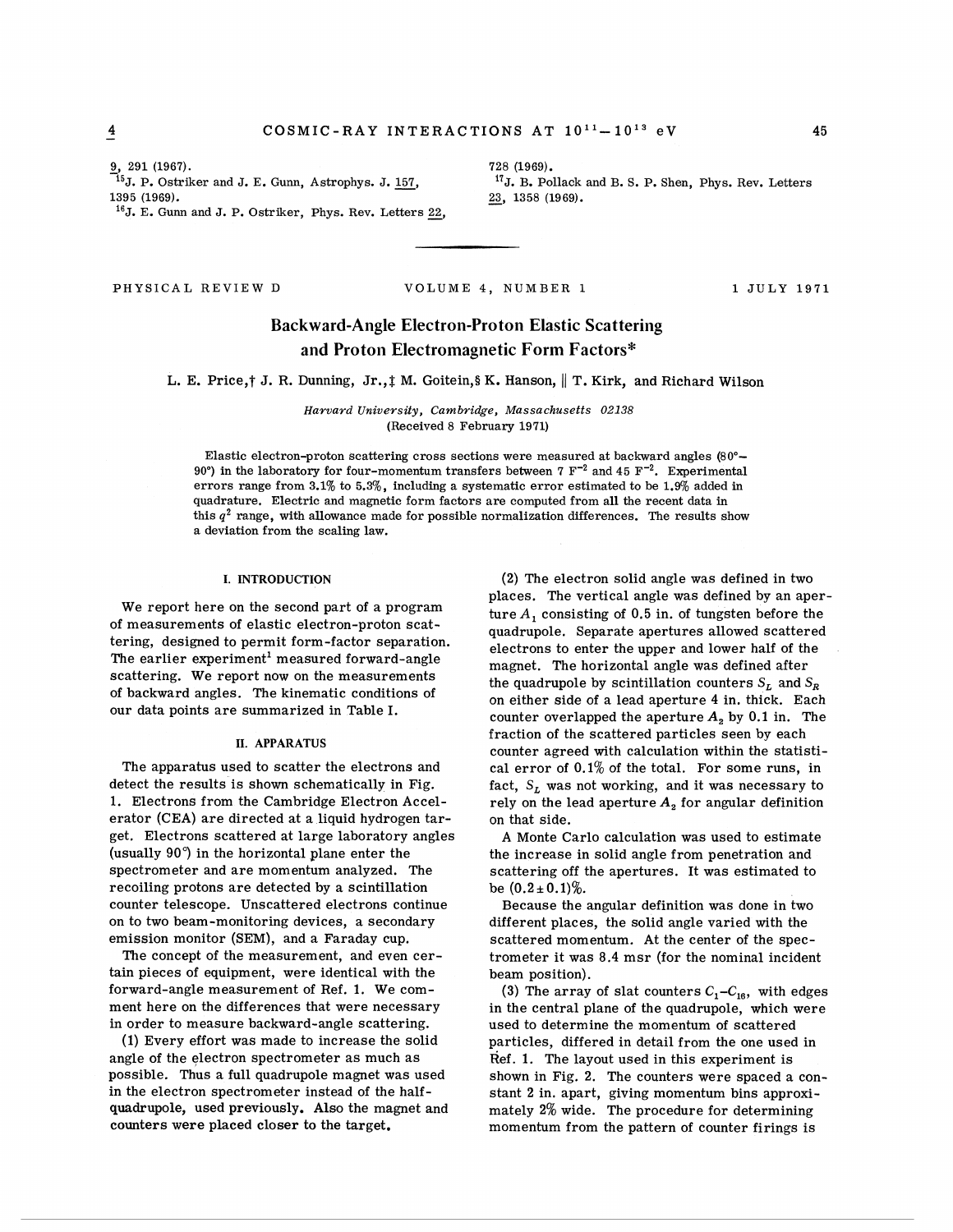(4) Because the scattered electron energies were lower than for the forward-angle measurement, the 1.0-radiation-length-thick plates, in the lead-Lucite shower counter *S* were replaced by lead plates 0.5 radiation-length thick.

(5) The Čerenkov counter filled with Freon  $C318$ was kept at low pressure (20 in. Hg absolute) in order to reduce the possibility of pions counting by knock-on electrons. In order to count, an electron needed 12 MeV/ $c$ . Thus pions with momenta below 490 MeV/c were prevented from counting by this mechanism. Formerly<sup>1</sup> the gas pressure was high enough that knock-on electrons were counted, though pions could not be counted directly.

(6) The unscattered electron beam was bent slightly by the fringe field of the proton arm sweeping magnet. Thus it was necessary to resteer the beam, with a small dipole magnet, into the secondary emission monitor (SEM) and Faraday cup.

**(7)** As in Ref. 1, events were recorded individually by an on-line PDP-I computer, and the computer trigger was designed to be as loose as possible, serving only to limit the number of uninteresting events accepted. The trigger was

# $E = (1U \text{ OR } 2U)$  AND  $(15D \text{ OR } 16D)$  AND  $(S \text{ OR } C)$ ,

or the same with up and down interchanged. The minimum signals required from the shower or Cerenkov counter were kept very low. Unwanted events and spurious triggers were eliminated in subsequent analysis of the recorded data.



FIG. 1. Schematic layout of experiment.

| --------<br>Tunomatic conditions of data pornes.     |                                                      |                                                             |                                                             |                                                      |  |  |  |
|------------------------------------------------------|------------------------------------------------------|-------------------------------------------------------------|-------------------------------------------------------------|------------------------------------------------------|--|--|--|
| $q^2$<br>$(F^{-2})$                                  | Electron<br>scattering<br>angle<br>$(\text{deg})$    | Incident<br>electron<br>energy<br>(GeV)                     | Scattered<br>electron<br>energy<br>(GeV)                    | Recoil-<br>proton<br>angle<br>$(\text{deg})$         |  |  |  |
| 7.00<br>10.0<br>15.0<br>19.7<br>20.0<br>28.9<br>45.0 | 90.0<br>90.0<br>90.0<br>59.9<br>90.0<br>90.0<br>80.0 | 0.449<br>0.557<br>0.718<br>1.104<br>0.865<br>1.104<br>1.597 | 0.304<br>0.350<br>0.407<br>0.696<br>0.450<br>0.508<br>0.664 | 34.1<br>32.1<br>29.5<br>38.6<br>27.5<br>24.3<br>23.8 |  |  |  |

Kinematic conditions of data points

In the electron scattering experiments of this group, it is necessary to allow for a dead time, because the monitors (Faraday cup and SEM) cannot be gated off during the computer processing of an event. Under steady operating conditions, this correction is measured directly by comparing with scalers the number of potential triggers to the number accepted by the computer. This measurement normally agrees with that calculated from the trigger rate.

For the first time in this'experiment, a problem arose from sudden bursts of "dirty" beam, in which the fraction of random to real potential triggers exceeded the usual by more than an order of magnitude for a short time. At the same time, the potential trigger rate is anomalously large, and most potential triggers are not accepted by the computer. Thus the computer no longer receives a representative sample of the potential triggers, and the losses as measured by the scalers are spuriously large. Cross sections based on this correction are wrong in the extreme case by a factor of 2.

Fortunately, the scaler counting the potential



FIG. 2. Momentum-defining slat counters and rear aperture  $(A_2)$ .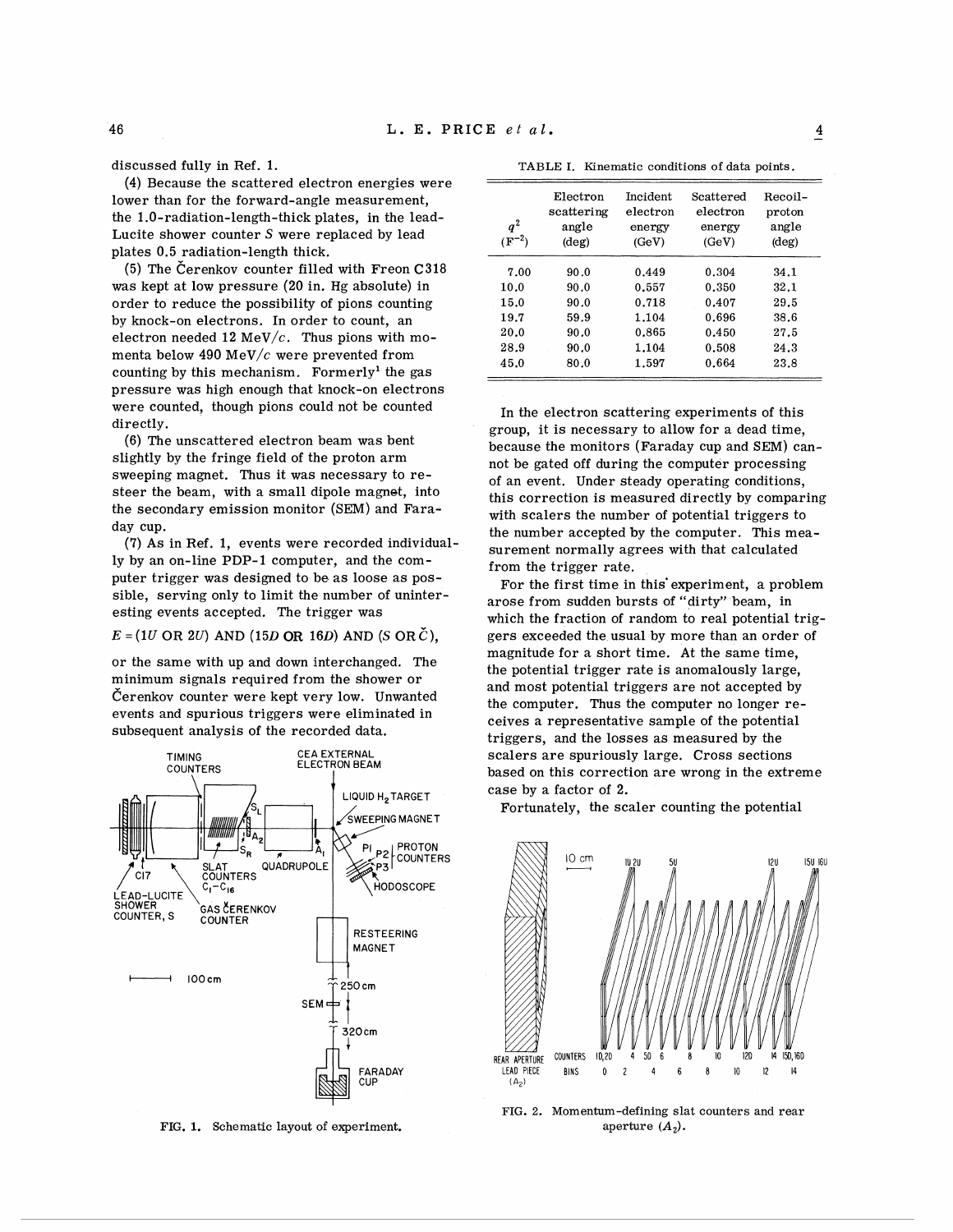triggers was recorded by the computer with each event. Thus these bursts of spurious potential triggers could be identified by detailed analysis. It was found that large bursts of potential triggers were invariably associated with events showing inconsistent tracks in the slat counters on the electron arm. (See Ref. 1 for a description of the analysis of tracks in the slat counters.) So by calculating the dead-time correction from potential triggers associated with events showing good tracks (usually one potential trigger, occasionally two or three), the "dirt" was avoided. This procedure produced agreement with the calculation. Under steady-beam conditions this method also produced agreement with the correction calculated from the scalers. The correction ranged from 0.7% to 4%.

(8) The targets used were of identical design to those used in Ref. 1. The length was about 3.3 cm. An improved method of reducing target boiling was employed which applied heat to the hydrogen returning from the target to the reservoir above. This encouraged more rapid convection, and eliminated all observable bubbling from the target. With no heat, bubbles were observed to form at a rate of about IO/sec.

The pressure in the target was estimated from a gauge on the hydrogen line 50 ft away. Possible differences in pressure lead to an uncertainty in density of 0.25%. The total uncertainty in density and target length is estimated to be  $\pm 0.5\%$ .

(9) Three large scintillation counters 0.5 in. thick were used for the proton telescope. Their size was dictated by the requirements of the companion quasielastic ed scattering experiment. For the low- $q^2$  hydrogen measurements, a lead aperture was put before the proton counters to reduce their counting rate. Its size was calculated to allow 2" on all sides beyond the size determined by the mapping of the electron aperture, radiation, and multiple scattering.

#### **111. ANALYSIS**

The purpose of the analysis was to select from all the events sent to the computer those which were due to electron scattering, and, at the same time, to evaluate the efficiencies for the detection. There is sufficient redundancy in the information recorded with every event to permit an unambiguous separation of the desired events from the background and at the same time to measure the efficiencies. This analysis scheme is identical to that used in Ref. 1, where it is described in greater detail.

The detailed procedure was to produce from the data momentum spectra of the scattered electrons for cuts on other measured quantities, such as  $C$ erenkov or shower pulse heights, or the presence (or absence) of a proton in coincidence.

When the cuts are highly restrictive, with large Cerenkov and shower pulses, and a recoil proton in the right direction, we are confident that the events are almost entirely (99%) due to electronproton scattering. The momentum spectrum can then be fit to a theoretical distribution, which is the radiative correction calculation (see Sec. **VI**  for details) fol'ded with the calculated spectrometer resolution.

In this fit the momentum focused at the center of the spectrometer is allowed to vary, the normalization is allowed to vary, and it was found necessary to include a variable Gaussian contribution to the spectrometer resolution, representing the sum of a number of small effects not otherwise taken into account.

The fitted theoretical distribution is used to calculate the fraction of the elastic cross section included in our momentum bite, and hence to make the correction for radiation and spectrometer resolution.

### **IV. BACKGROUND SUBTRACTION**

As in the forward-angle measurement, the kinematic parameters were overdetermined by detecting the recoil proton in the scintillation counters PI, P2, P3, and its direction in the hodoscope. The proton information was instrumental in determining the presence of a background and permitted a correction to be made for it.

First a subtraction was made of the background events which did not show a coincident count in the proton telescope. After subtraction of the empty-target background, the events without a proton in coincidence showed a very broad electron momentum spectrum, corresponding to a slowly varying background with real  $ep$  scattering events superimposed. (The latter come from those events where the proton was absorbed in one of the proton counters.) The amount of background was estimated by fitting the electron momentum spectrum with no proton present to the form of the spectrum when there was a proton present plus a flat background. After the subtraction the measured proton absorption rate agreed well with calculations. The average absorption over all  $q^2$  points was (2.2) **i** 0.2)%, compared with the calculated value (3.0  $\pm 0.4$ %. This gives us confidence in the procedure.

In order to subtract the background that did have a coincident proton, use was made of the proton angular information from the hodoscope. It is expected that events from a source other than elastic electron-proton scattering will not necessarily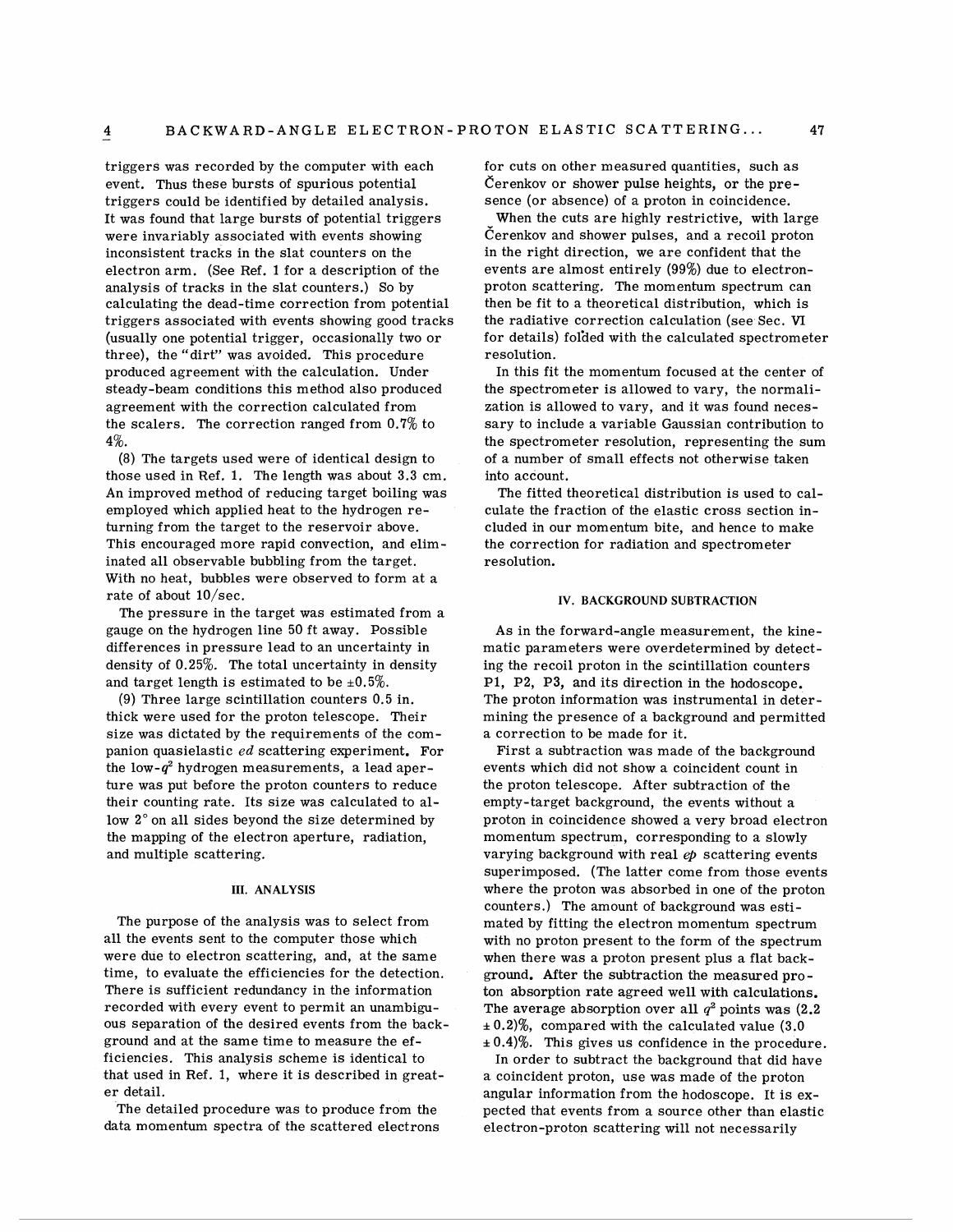$\overline{\mathbf{4}}$ 

give a proton in the small angular region associated by elastic kinematics with the electron's direction. And it is found that events from the tails of the proton angular distribution give broad elec tron momentum spectra with a strong signal from the slowly varying background. The amount of background with a proton in coincidence was estimated by fitting the electron momentum spectrum and the proton angular distribution to forms associated with good *ep* scatters plus flat backgrounds. Only the vertical component of the proton angle was used, because of the small kinematic correlation between the scattered electron momentum and the proton angle in the scattering plane associated with radiation.

The total background subtraction ranged from **5%**  to lo%, with roughly equal amounts showing a proton in coincidence and showing no proton. We estimate that the uncertainty in the background subtraction introduced by the assumption of flat distributions is no more than 20% of the total subtraction. Thus we have included an error of  $\pm 20\%$ in quadrature with the statistical uncertainties for the subtraction. This constitutes a large portion

of the estimated error on the measurement of the cross section.

The correctness of the subtraction is corroborated by the much improved fits to the momentum spectra that are possible after the data have been cut. Figure **3** shows the momentum spectrum for the  $q^2 = 10$   $\text{F}^{-2}$  data in the lower half of the quadrupole for the following cases: (a) All scattered electrons with good shower and Cerenkov pulse heights. The solid line is the computer fit to the data. Its shape depends only on the three peak bins, while the normalization is taken from the whole spectrum, The fit is poor indeed, and shows an excess of observed events in the tails. (b) Proton coincidences only in the hodoscope peak (open points) and in the hodoscope tails (closed points). The solid line is the fit to the hodoscope peak spectrum.

### **V. ORIGIN OF BACKGROUND**

The origin of this background is not clear. Charge-symmetric processes like  $\pi^0$  Dalitz decay



 $100$ 

FIG. 3. Momentum spectrum for the  $q^2 = 10$  F<sup>-2</sup> data in the lower half of the quadrupole for the cases: (a) All scattered electrons with good shower and Cerenkov pulse heights. The solid line is the computer fit to the data. (b) Proton coincidences only in the hodoscope peak (open points) and in the hodoscope tails (closed points). The solid line is the fit to the hodoscope peak spectrum.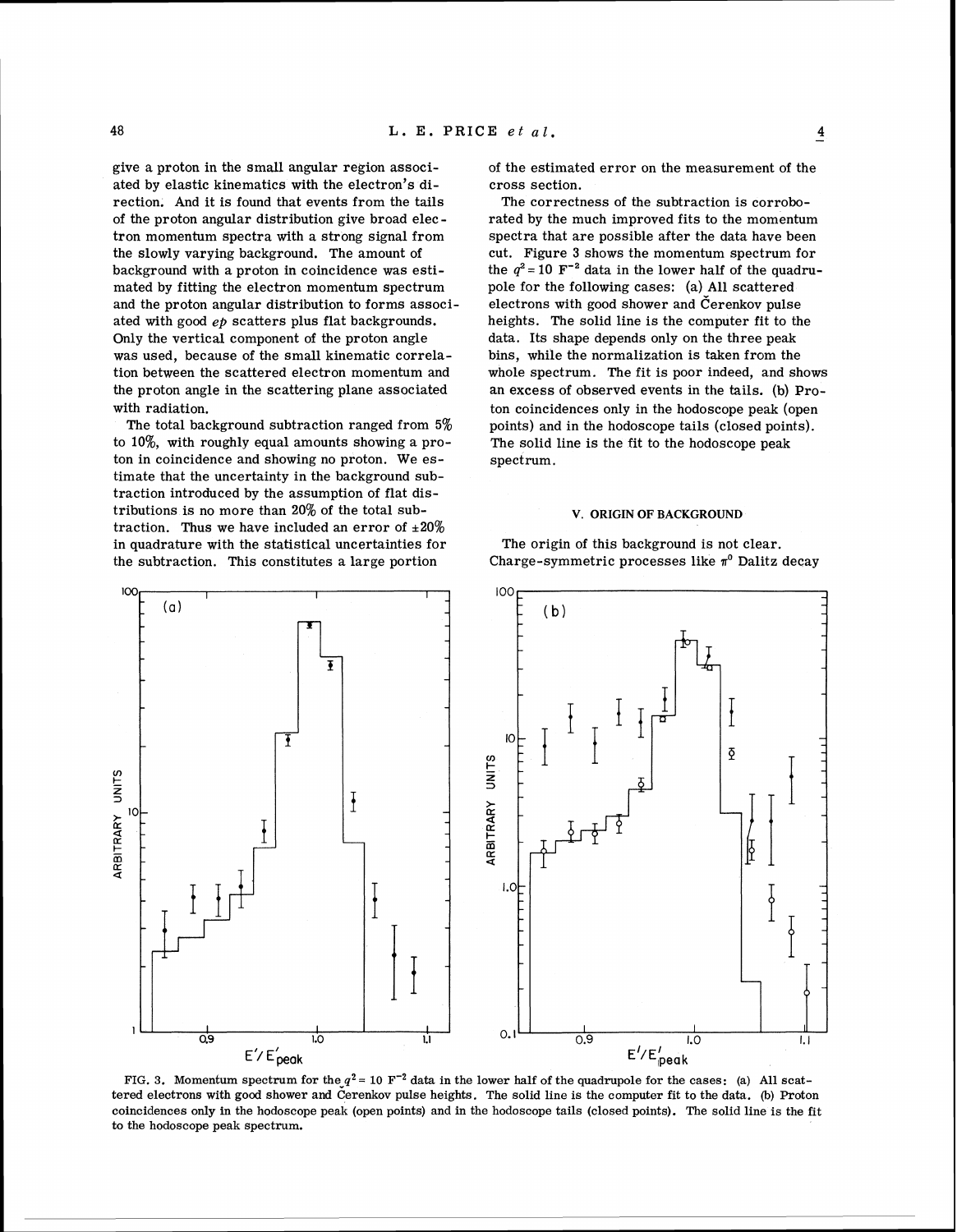are ruled out by runs taken to focus positrons with the quadrupole current reversed. Significant background (>1%) was found this way only for  $q^2 = 45$  $F^{-2}$ , where it amounted to  $(4.6 \pm 1.1)\%$ . Contamination by pions is similarly found to be less than 1% by the runs taken with a  $\frac{3}{8}$ -in. lead filter blocking the quadrupole aperture. In such a run, most of the electrons (99.8%) are so severely degraded by radiation in the lead that they are unable to pass through the magnet. Pions, on the other hand, are primarily subject only to ionization energy loss and multiple scattering. About 70% are expected to be accepted in the spectrometer's momentum bite with the lead filter in place. A small pion background is correctly handled by our subtraction procedure.

There are small geometric effects that can give correlations between measured electron momentum and proton angle. Thus the electron-proton scattering plane is tipped 0.1 rad from horizontal because the vertical apertures in the magnet are above and below the horizontal plane. Then the change in recoil-proton angle accompanying radiation by the electron before scattering can produce small vertical deviations as well as the horizontal deviations noted earlier. **A** second effect is produced by multiple scattering into the spectrometer of electrons that would otherwise have missed the aperture, and are thus associated with off-angle protons. In addition, the momentum of these electrons will not, in general, be correctly identified. This second effect is calculated to be small  $\left\langle \langle 1\% \rangle \right\rangle$ . It constitutes a background, and our subtraction procedure deals with it correctly. The first effect produces only small angular deviations, and affects mainly the splitting of the peak between the peak angular bins. Thus it does not affect our calculation.

A final possible source of the background which plausibly leads to broadened momentum and proton distributions, as well as to events with'no proton in coincidence, is scattering from a heavy nucleus. Since we observe a contribution not subtracted with the empty-target runs, the contaminant must either be mixed with the liquid hydrogen or be deposited on the cold target cup, only to evaporate when the cup is emptied. Analysis of the hydrogen used in one run shows impurities capable of producing, at most, 0.4% of the scattering. Calculations of deposition rates onto the target from residual gas in the scattering chamber, and subsequent observation, suggest an average effect of no more than 1%. In addition, a background from this source would have shown growth with time, which was not observed. Any background from such a source, however, is correctly accounted for by our subtraction procedure.

### **VI. NORMALIZATION**

The integrated charge from CEA's SEM number 4 and Faraday cup number 2 were monitored to give the number of incident electrons. The Faraday cup gives the number directly without calibration, but was limited at low energies by the loss of a part of the beam from its 9-in. opening through multiple Coulomb scattering. The SEM was closer (see Fig. 1) and larger (12-in. diameter). We were able to calculate the losses (8% in the extreme case) using the Molière theory of multiple scattering.' With the corrected Faraday-cup values, the measured SEM efficiency followed within  $\pm 1\%$  the expected Bethe-Bloch energy dependence. $^3$  At each electron energy, the ratio of charge collected in the SEM to that in the Faraday cup was stable within  $\pm 1\%$ . Thus we have assigned a 1% uncertainty to the beam monitoring.

An additional small  $(2\%)$  correction to the incident beam comes from the fraction of electrons so degraded in the target, fluorescent screen, etc. as to bend enough in the corner of the sweeping magnet to miss the resteering magnet.

The solid angle was determined from the measured positions of slits and counters by tracing extreme rays, through the measured<sup>4</sup> field of the quadrupole. Small corrections had to be made for the position of the electron beam, which was determined from fluorescent screens, monitored by television cameras. One was located just downstream of the scattering chamber. Another was mounted directly beneath the target, and could be raised into the beam periodically. Uncertainties in the solid angle come from the ray tracing, from determination of the beam position, and slit penetration (0.2%). The total uncertainty is taken to be 0.6%.

The central scattering angle for the spectrometer was determined by using a transit mounted over the nominal target position to calibrate the angle of the spectrometer relative to the nominal beam line for several standard settings on the protractor at the rear of the spectrometer arm. Subsequently, the arm was set to the desired angle on the protractor. Corrections had to be made for small deviations of the target from its nominal position and of the beam from the nominal beam line. The latter was monitored using the fluorescent screen at the exit of the scattering chamber, and another at the SEM. A small correction (0.05') was introduced by the fringe field of the proton arm sweeping magnet. The scattering angle was determined to  $\pm 0.05^\circ$ , corresponding approximately to  $\pm 0.2\%$  in the cross section.

A new calibration of the CEA energy was undertaken as an adjunct to this experiment. Small de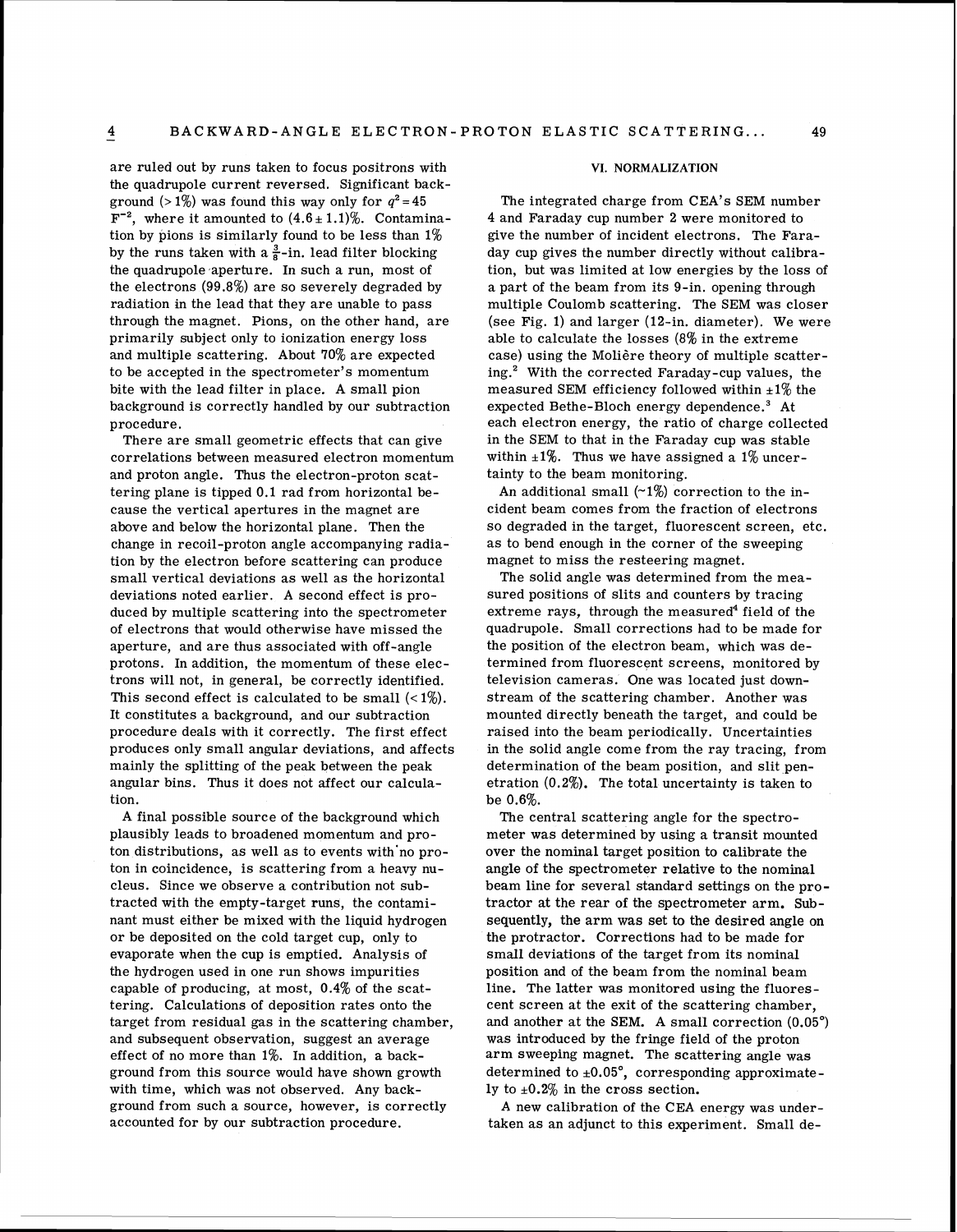viations were found from the former calibration. $5$ The maximum error that could have been introduced by using the old calibration was **0.6%** in the cross section. It should be noted that the forward angle measurements of Ref. **1** assumed the former calibration. Our interpretation is that the change is due to small movements of the CEA magnets in the intervening time, Corrections amounting to about  $1\%$  in the energy had to be made for changing conditions in the accelerator, for electrons arriving before or after the time of peak CEA magnet current, and for ionization loss in the target. We

starting from the equivalent radiators approxima- The cross tion given by Mo and Tsai. $^6$  This formula correctly takes account of the variation in matrix element  $\frac{d\sigma}{d\Omega} = \frac{N \times \text{correction factors}}{(Q/e)(N_0\rho l/A)\Delta\Omega}$ , for the scattering process when a photon is radiated from the electron line before scattering. This represents an improvement over the earlier calculations of Tsai<sup>7</sup> and of Meister and Yennie.<sup>8</sup> To this we add the terms from the Meister-Yennie<sup>8</sup> calculation which are constant or proportional to  $Z$  or  $Z<sup>2</sup>$ . These are not considered by Mo and Tsai. Finally, we follow the prescription of Yennie, Frautschi, and Suura<sup>9</sup> to exponentiate the doubly

logarithmic terms. Meister and Yennie estimate the uncertainty in the radiative correction as **1.5%.**  These calculations are similar to those in the forward-angle experiment, and a large part of this uncertainty cancels in a comparison. In addition, we add in quadrature an uncertainty equal to onequarter of the difference introduced by the matrix element corrections. (In Table **11,** line 19 gives our calculated correction to the Meister-Yennie radiative correction.)

# **VII. CROSS SECTIONS**

estimate that the average incident energy was<br>
known within  $\pm 0.3\%$ .<br>
We have calculated the radiative correction  $\delta$ ,<br>  $\Delta$  cross section for the  $q^2 = 10 \text{ F}^{-2}$  and 30 F<sup>-2</sup> points cross section for the  $q^2 = 10$  F<sup>-2</sup> and 30 F<sup>-2</sup> points.<br>The cross section is calculated from these num-

where  $N$  is the number of scattered electrons,  $Q$ is the integrated charge of the incident beam,  $N_0$  $= 6.023 \times 10^{23}$ ,  $\rho$  is the target density, *l* is the length of the target,  $A$  is the atomic weight of hydrogen.  $\Delta\Omega$  is the spectrometer's solid-angle acceptance, and  $e = 1.602 \times 10^{-19}$  C.

The cross sections are given in Table III. Quoted errors combine random and systematic

|  | TABLE II. Values and correction factors for cross sections. |  |  |  |  |  |
|--|-------------------------------------------------------------|--|--|--|--|--|
|--|-------------------------------------------------------------|--|--|--|--|--|

|     |                                       |        | (a) $a^2$ = 10 $\text{F}^{-2}$ |                                    |         | (b) $q^2 = 28.9 \text{ F}^{-2}$ |                                    |
|-----|---------------------------------------|--------|--------------------------------|------------------------------------|---------|---------------------------------|------------------------------------|
|     |                                       | Value  | Correction<br>factor           | Fractional<br>error<br>(std, dev.) | Value   | Correction<br>factor            | Fractional<br>error<br>(std, dev.) |
|     | 1. Number of accepted counts          | 6327   |                                | 0.0125                             | 3152    |                                 | 0.0178                             |
| 2.  | Empty-target subtraction              |        | 0.9770                         | 0.0053                             |         | 0.9660                          | 0.0077                             |
| 3.  | Shower-counter efficiency             |        | 1.0816                         | 0.0042                             |         | 1.2233                          | 0.0121                             |
| 4.  | Čerenkov-counter efficiency           |        | 1,0101                         | 0.0016                             |         | 1.1543                          | 0.0098                             |
| 5.  | Computer dead time                    |        | 1.0189                         | 0.0022                             |         | 1.0105                          | 0.0020                             |
| 6.  | Trajectory identification             |        | 1.0164                         | 0.0043                             |         | 1.0190                          | 0.0045                             |
| 7.  | Average incident energy (MeV)         | 522.7  | 0.9720                         | 0.0109                             | 1094.9  | 0.9584                          | 0.0152                             |
|     | 8. Ionization energy loss             |        | 0.9876                         |                                    |         | 0.9858                          |                                    |
|     | 9. Average electron scattering        |        |                                |                                    |         |                                 |                                    |
|     | angle                                 | 89.952 | 0.9756                         | 0.0025                             | 89.91   | 0.9950                          | 0.0027                             |
|     | 10. Solid angle (msr)                 | 8.331  |                                | 0.0060                             | 8.323   |                                 | 0.0060                             |
| 11. | Incident charge from Faraday          |        |                                |                                    |         |                                 |                                    |
|     | cup or SEM $(10^{-7} \text{ C})$      | 755.8  |                                | 0.0100                             | 7700.06 |                                 | 0.0100                             |
|     | 12. Beam losses in magnets            |        | 0.9913                         | 0.0022                             |         | 0.9899                          | 0.0025                             |
| 13. | Target length $(in, H2)$              | 1.322  |                                | 0.0010                             | 1.322   |                                 | 0.0010                             |
| 14. | Target density $(g/cm^3)$             | 0.0708 |                                | 0.0050                             | 0.0708  |                                 | 0.0050                             |
| 15. | Background subtraction                |        | 0.9417                         | 0.0128                             |         | 0.9065                          | 0.0328                             |
|     | 16. Bottom energy accepted            |        |                                |                                    |         |                                 |                                    |
|     | (as fraction of elastic energy)       | 0.8969 |                                |                                    | 0.8987  |                                 |                                    |
|     | 17. Top energy accepted               |        |                                |                                    |         |                                 |                                    |
|     | (as fraction of elastic energy)       | 1.0601 |                                |                                    | 1.0623  |                                 |                                    |
|     | 18. Radiative correction (Meister)    |        | 1.0960                         | 0.0150                             |         | 1.0982                          | 0.0150                             |
|     | 19. Correction for $k$ -dependence of |        |                                |                                    |         |                                 |                                    |
|     | radiation; and resolution             |        | 0.9910                         | 0.0023                             |         | 0.9732                          | 0.0067                             |
|     | Total correction                      |        | 1.0496                         | 0.0312                             |         | 1.2663                          | 0.0484                             |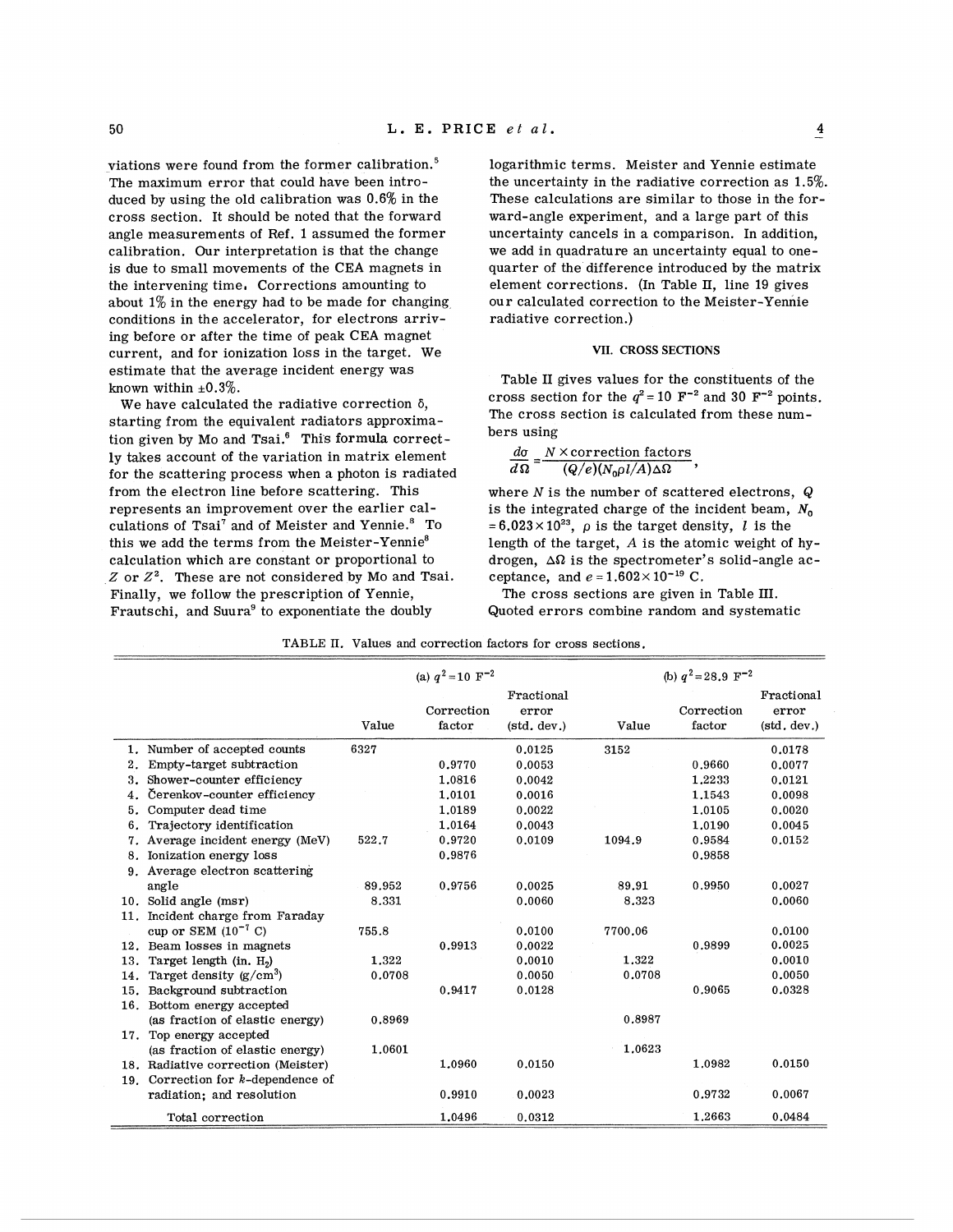

FIG. 4, Ratio of  $ep$  cross sections ( $\sigma$ ) to prediction of  $45.0$  80.0 0.02032 0.053 1.160 dipole  $(\sigma_0)$  formula and scaling law for the present experiment and other recent data.

uncertainties in quadrature. The systematic contribution is 1.9%. Figure 4 shows these cross sections and selected data from other groups as<br>
ratios to the cross sections predicted from the<br>
dipole fit to form factors,<br>
dipole fit to form factors,<br>
each<br>
dipole fit to form factors,<br>
dipole fit to form factors,

$$
G_{\kappa} = (1 + q^2/0.71 \text{ GeV}/c^2)^{-2},
$$

and the scaling  $law<sup>1</sup>$ . The agreement between groups is seen to be good.

# VIII. FORM-FACTOR FITTING

We have carried out a program of separating proton electromagnetic form factors, combining data from several recent ep scattering experiments. An attempt was made to correct for possible normalization differences between experiments. We are interested particularly in deviations<sup>11</sup> from the scaling law, which predicts  $\mu_p^2 G_E^2/G_M^2 = 1$ .

The experiments included in the fitting are listed in Table IV. We have excluded data below  $3 F^{-2}$  $(0.116 \text{ GeV}/c^2)$ , and above 55 F<sup>-2</sup> (2.14 GeV/c<sup>2</sup>) from the fitting. Some numbers from these  $q^2$ ranges are quoted in Table V, however, for completeness.

*q*<sup>2</sup> Angle  $d\sigma/d\Omega$  Fractional Ratio to <br>(F<sup>-2</sup>) (deg) (10<sup>-32</sup> cm<sup>2</sup>/sr) error dipole fit  $(10^{-32}~\text{cm}^2/\text{sr})$  error 7.00 90.0 2.366 0.031 0.924 7.00 90.0 2.524 0.031 0.986 10.0 90.0 1.202 0.031 0.969

TABLE III. Final cross sections.

15.0 90.0 0.4872 0.042 1.036<br>15.0 90.0 0.4806 0.034 1.022 15.0 90.0 0.4806 0.034 1.022

#### A. Normalization

 $G_F = (1 + q^2/0.71 \text{ GeV}/c^2)^{-2}$ , cross section was corrected to the value for the central values of  $q^2$  and  $\theta$ , applying the factor that would obtain if the dipole fit correctly described the form factors. The data were then fitted to the hypothesis that all cross sections in a given bin had the same value, using as parameters one normalization factor for each experiment, except that of Goitein *et* al., which was taken as a reference.

> There were 183 data points fitted, in 24 bins that included data from more than one experiment. This leaves 159 degrees of freedom. With all normalization factors set to 1.0, the  $\chi^2$  was 216. When the nine normalization factors were fitted,  $\chi^2$  was reduced to 144. Systematic uncertainties were excluded from the errors used in the leastsquares fitting procedure.

The fitted normalization factors are listed in Table IV. They are seen to be consistent with the authors' quoted systematic errors, though no effort was made in the fit to ensure this.

TABLE IV. Normalization factors from fit  $(\sigma_{\text{fit}} = \sigma_{\text{measured}}/N)$ .

| Experiment           | Reference  | N                 | Authors' estimate<br>of normalization error |
|----------------------|------------|-------------------|---------------------------------------------|
| Goitein et al.       |            | $\cdots$          | 2.2%                                        |
| Price et al.         | this expt. | $1.011 \pm 0.015$ | 1.9%                                        |
| Coward et al.        | 10         | $0.997 \pm 0.012$ | $4.0\%$                                     |
| Berger et al.        | 11         | $0.998 \pm 0.008$ | 3.5%                                        |
| Bartel <i>et al.</i> | 12         | $0.995 \pm 0.011$ | 3.5%                                        |
| Janssens et al.      | 13         | $0.987 \pm 0.012$ | 1.6%                                        |
| Lehmann et al.       | 14         | $1.017 \pm 0.013$ | 1.5%                                        |
| Albrecht et al.      | 15         | $0.979 \pm 0.012$ | 4.0%                                        |
| Bartel et al.        | 16         | $0.986 \pm 0.013$ | 2.4%                                        |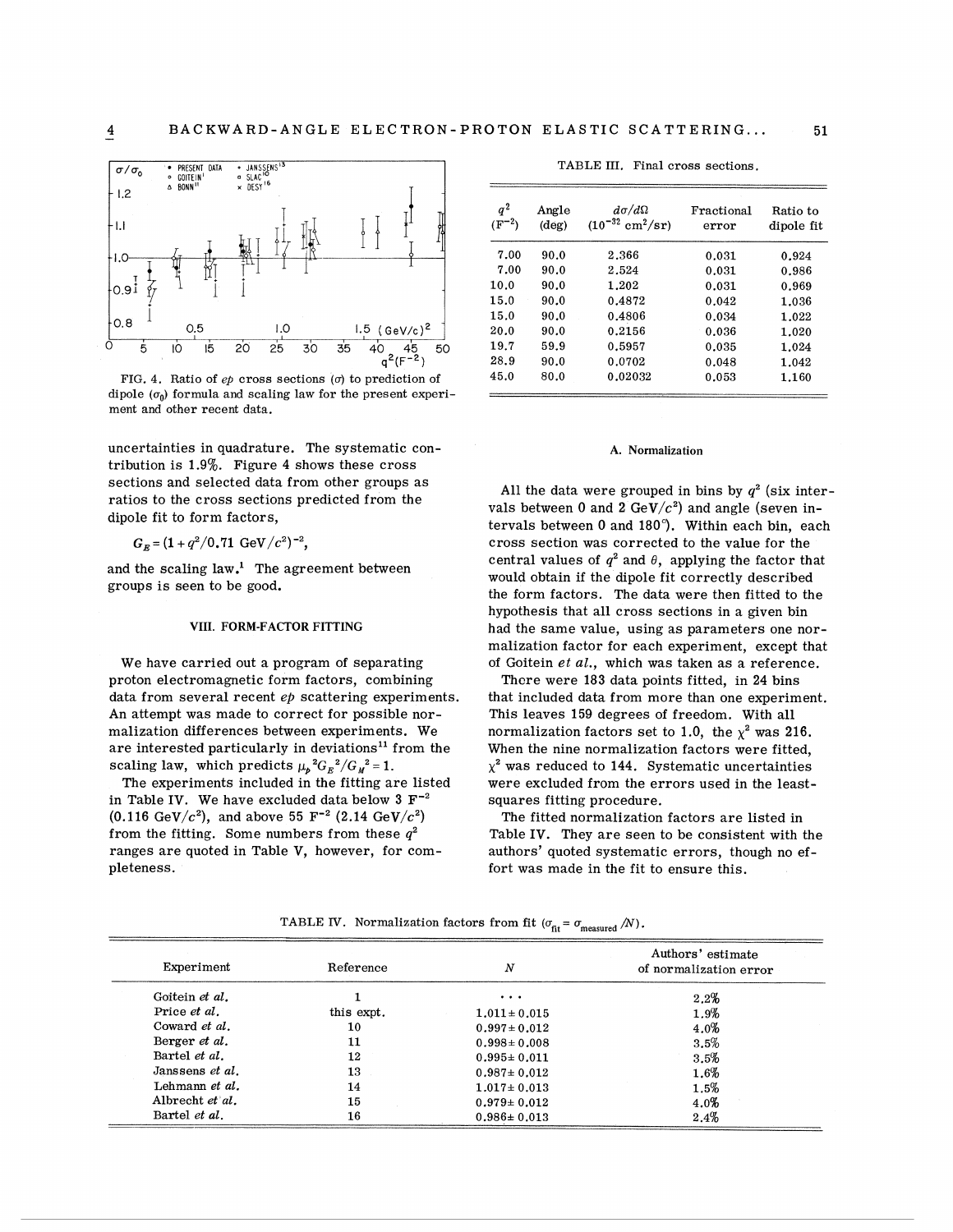

The data were grouped in bins by  $q^2$ , and all points in a given bin were transformed to a central  $q^2$  value, using the dipole fit and leaving the scattering angle unchanged. The data in each bin were then fitted independently, using as parameters  $G_E^2$  and  $G_M^2$ . A second fitting took as parameters  $G_{\rm M}^{\phantom{12}2}$  and  $G_{\rm E}^{\phantom{2}2}/G_{\rm M}^{\phantom{2}2},\,$  in order to get the proper error on the ratio. This procedure involves fewer assumptions about the smooth variation of

the form factors with  $q^2$  than does that of Bilenkaya *et* a1 ., **l7** who fitted the form factors to analytic expressions with a total of five parameters. Table V gives the form factors and the ratio  $\mu_{p}{}^{2}G_{E}{}^{2}/G_{M}{}^{2}$  resulting from the fitting. Figure 5 plots this ratio as a function of  $q^2$ .

The results of combining recent cross-section measurements from several groups confirms, with smaller uncertainties, the deviation from the scaling law for  $q^2$  above 1 GeV $/c^{\, 2}$  first reported by the Bonn group.<sup>11</sup> The available data above  $q^2 = 2$ GeV/ $c^2$  (see Table V) are not precise enough to confirm a continued deviation.

 $0.25$   $0.50$   $0.75$  We note that  $G_E(q^2)/G_M(q^2)$  falls as  $q^2$  increases.  $q^2$  (GeV/c<sup>2</sup>) We expect therefore that the deviation from the FIG. 5. Fitted ratio  $\mu^2 G_E^2/G_M^2$  versus  $q^2$ . The ratio scaling law would be in the opposite direction if is seen to deviate from the value of unity predicted by the form factors are extrapolated to timelike  $q^2$ the form factors are extrapolated to timelike  $q^2$ . the scaling law. This is the direction needed to meet the threshold condition  $G_R(-4M^2) = G_M(-4M^2)$ , where M is the B. Form Factors proton mass.

#### **ACKNOWLEDGMENTS**

It is a pleasure to thank the engineers, technicians, and crews of the Harvard Cyclotron Laboratory and of the Cambridge Electron Accelerator for their essential contributions in mounting the experiment and in providing the electron beams. L. W. Mo provided valuable advice on making radiative corrections.

TABLE V. Fitted form factors.

| $q^2$ (GeV/ $c^2$ ) | $G_E^2$                                   | $G_E^2/G_{\rm dipole}^2$ | $G_M^2$                                 | $G_M^2/\mu^2 G_{\rm dipole}^2$ | $\mu^2 G_E^2/G_M^2$ |
|---------------------|-------------------------------------------|--------------------------|-----------------------------------------|--------------------------------|---------------------|
| $0.0389^{a}$        | $0.776 \pm 0.015$                         | 0.961                    | $6.296 \pm 0.190$                       | 1.000                          | $0.961 \pm 0.036$   |
| $0.0778^{a}$        | $0.615 \pm 0.018$                         | 0.932                    | $4.985 \pm 0.151$                       | 0.970                          | $0.961 \pm 0.042$   |
| $0.116^{\rm a}$     | $0.526 \pm 0.032$                         | 0.964                    | $4.141 \pm 0.065$                       | 0.974                          | $0.990 \pm 0.063$   |
| 0.130               | $0.481 \pm 0.011$                         | 0.942                    | 3.76 $\pm 0.08$                         | 0.947                          | $0.994 \pm 0.040$   |
| 0.190               | $0.367 \pm 0.006$                         | 0.947                    | $2.861 \pm 0.042$                       | 0.949                          | $0.998 \pm 0.030$   |
| 0.270               | $0.253 \pm 0.007$                         | 0.919                    | $2.002 \pm 0.045$                       | 0.934                          | $0.984 \pm 0.046$   |
| 0.330               | $0.1994 \pm 0.0044$                       | 0.918                    | $1.617 \pm 0.021$                       | 0.956                          | $0.960 \pm 0.032$   |
| 0.390               | $0.1716 \pm 0.0041$                       | 0.989                    | $1.282 \pm 0.022$                       | 0.949                          | $1.042 \pm 0.042$   |
| 0.450               | $0.1405 \pm 0.0071$                       | 1.001                    | $1.053 \pm 0.020$                       | 0.964                          | $1.038 \pm 0.069$   |
| 0.530               | $0.1070 \pm 0.0074$                       | 0.995                    | $1.813 \pm 0.026$                       | 0.972                          | $1.025 \pm 0.100$   |
| 0.580               | $\pm 0.25$ ) $\times 10^{-2}$<br>(8.67)   | 0.945                    | $0.719 \pm 0.009$                       | 1.007                          | $0.939 \pm 0.038$   |
| 0.650               | $\pm 0.61$ ) $\times 10^{-2}$<br>(7.02)   | 0.946                    | $0.588 \pm 0.013$                       | 1.017                          | $0.930 \pm 0.099$   |
| 0.720               | $\pm 0.93$ ) $\times 10^{-2}$<br>(7.29)   | 1.199                    | $0.476 \pm 0.014$                       | 1.006                          | $1.193 \pm 0.181$   |
| 0.780               | $\pm 0.28$ ) × 10 <sup>-2</sup><br>(4.71) | 0.914                    | $0.418 \pm 0.008$                       | 1.041                          | $0.878 \pm 0.069$   |
| 0.940               | $\pm 0.30$ ) $\times 10^{-2}$<br>(3.83)   | 1,118                    | $0.274 \pm 0.006$                       | 1,027                          | $1.089 \pm 0.109$   |
| 1,100               | $\pm 0.14$ ) $\times 10^{-2}$<br>(1.98)   | 0.837                    | $0.2046 \pm 0.0032$                     | 1.110                          | $0.754 \pm 0.063$   |
| 1,350               | $\pm 0.12$ $\times 10^{-2}$<br>(1.30)     | 0.921                    | $0.1241 \pm 0.0024$                     | 1,130                          | $0.815 \pm 0.087$   |
| 1,750               | $(0.509 \pm 0.091) \times 10^{-2}$        | 0.732                    | $\pm 0.13$ $\times 10^{-2}$<br>(6.17)   | 1.142                          | $0.642 \pm 0.127$   |
| 2.33 <sup>b</sup>   |                                           |                          | $\pm 0.12$ ) $\times 10^{-2}$<br>(2.62) |                                | $0.51 \pm 0.29$     |
| 2.50 <sup>c</sup>   |                                           |                          |                                         |                                | $1.35 \pm 0.44$     |
| 3.00 <sup>b</sup>   |                                           |                          | $(1.16 \pm 0.05) \times 10^{-2}$        |                                | $0.40 \pm 0.35$     |
| 3.74 <sup>c</sup>   |                                           |                          |                                         |                                | $1.99 \pm 0.88$     |

<sup>a</sup>Data from Ref. 14.

 $<sup>b</sup>$  Data from Ref. 16.</sup>

'Data from Ref. 18,